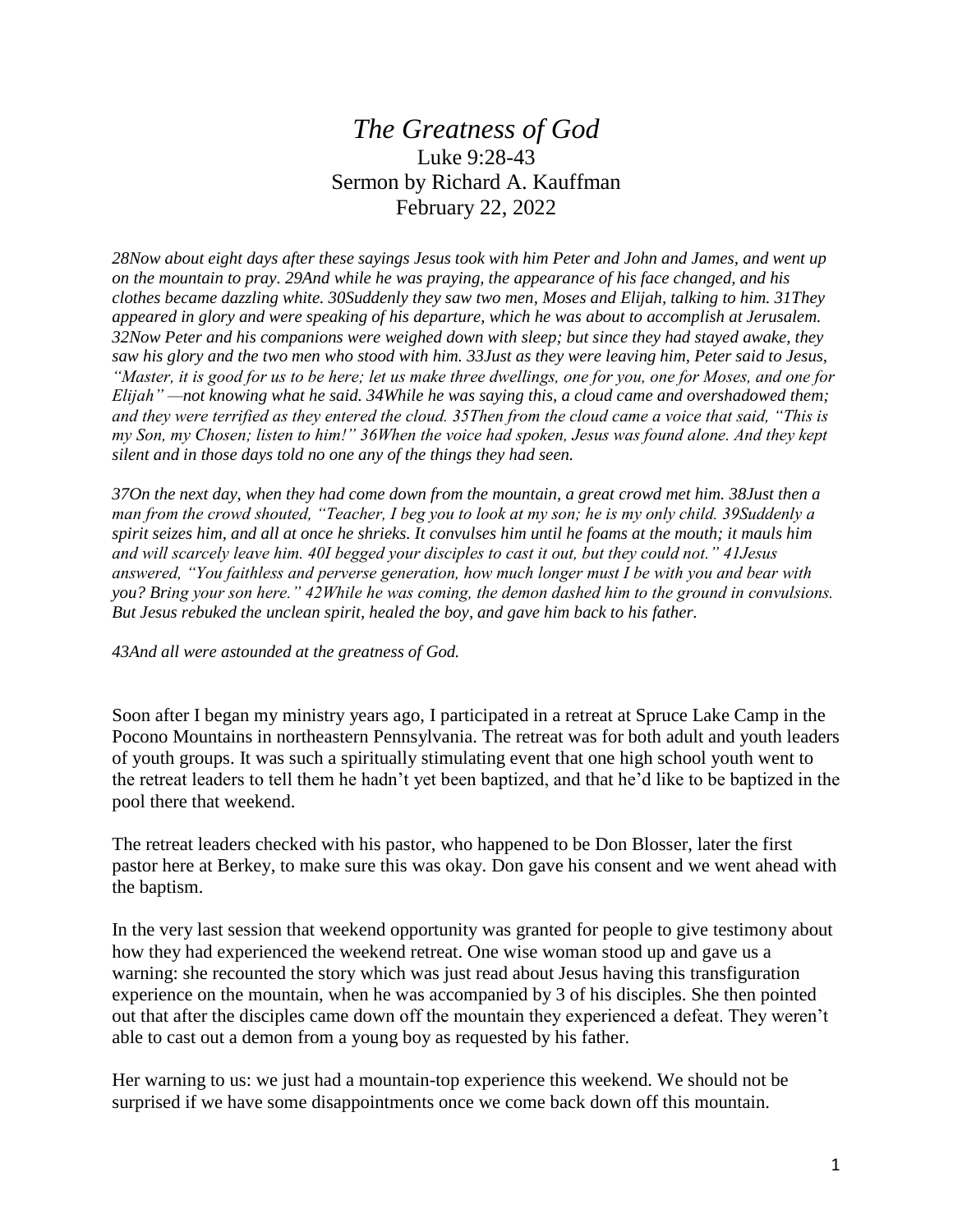The very next weekend I led a retreat for a church youth group. No one told me beforehand that this was a very rowdy youth group. The weekend turned out to be a disaster, from my standpoint. At no time during the Bible talks that I gave did I have the attention of the youth. They talked all the time and acted up. I felt disheartened and downcast—the agony of defeat! The woman at the end of the previous retreat was prescient in my case: a mountain-top experience followed by experiencing my own very human limitations and defeat!

When reading gospel stories, it is always good to put them in context: what happened before this story? What happens after it? How are they related or tied together?

Looking at the entirety of Luke 9, we see that Jesus gave power to his disciples to cast out demons and heal the sick. Then he and his disciples got into a discussion about who Jesus is. Jesus wanted to know what people were saying about him. Some said Jesus was John the Baptist, others Elijah, still others one of the prophets who rose again. Then Jesus asked them, But who do you say that I am? Peter said, The Messiah of God. Then Jesus followed up talking about the suffering which he was about to experience and called his disciples to a life of cross-bearing discipleship.

What followed the text I just read? Jesus returned to his suffering theme. But the disciples just didn't get it. Another example of them being rather thick-headed. After that, the disciples squabbled about who was the greatest among them, a rather juvenile discussion, if you ask me.

So for the text itself: Taking three disciples with him, Jesus went up a mountain to pray. This is not an unusual experience; Jesus often went away to pray somewhere. I have heard a few of you say in recent months that you've set aside time for a personal, spiritual retreat. Though you didn't go up a mountain, you were following Jesus' example. I commend you for that. I need to think about doing something like that myself.

We don't know which mountain Jesus and his 3 disciples ascended, but its figurative meaning is more important than whatever actual mountain it was. The mountain was the place where Moses went to meet God and to enter into a covenant with God and receive the 10 commandments.

Lo and behold, Jesus was joined by Moses and Elijah on this mountain, two giant figures from the Old Testament: Moses, the one who led his people out of slavery in Egypt and gave them the commandments; and Elijah, who himself had 2 momentous mountain-top experiences: on Mt. Moriah he had the contest with the prophets of Baal; and on Mt. Horeb, where he had an encounter with God, not in the wind, nor the earthquake nor the fire but in the **"sound of sheer silence."** I love that language, the sound of sheer silence!

The gospel writers are suggesting that Jesus was in a line with these great prophets, Moses and Elijah. And yet, Jesus was not just another prophet. He was the Messiah, the Christ. And this wasn't your typical mountain-top experience. The subject of conversation between Jesus and Moses and Elijah was about his impending suffering, hardly a topic for discussion during a "peak experience," to use Maslow's terminology.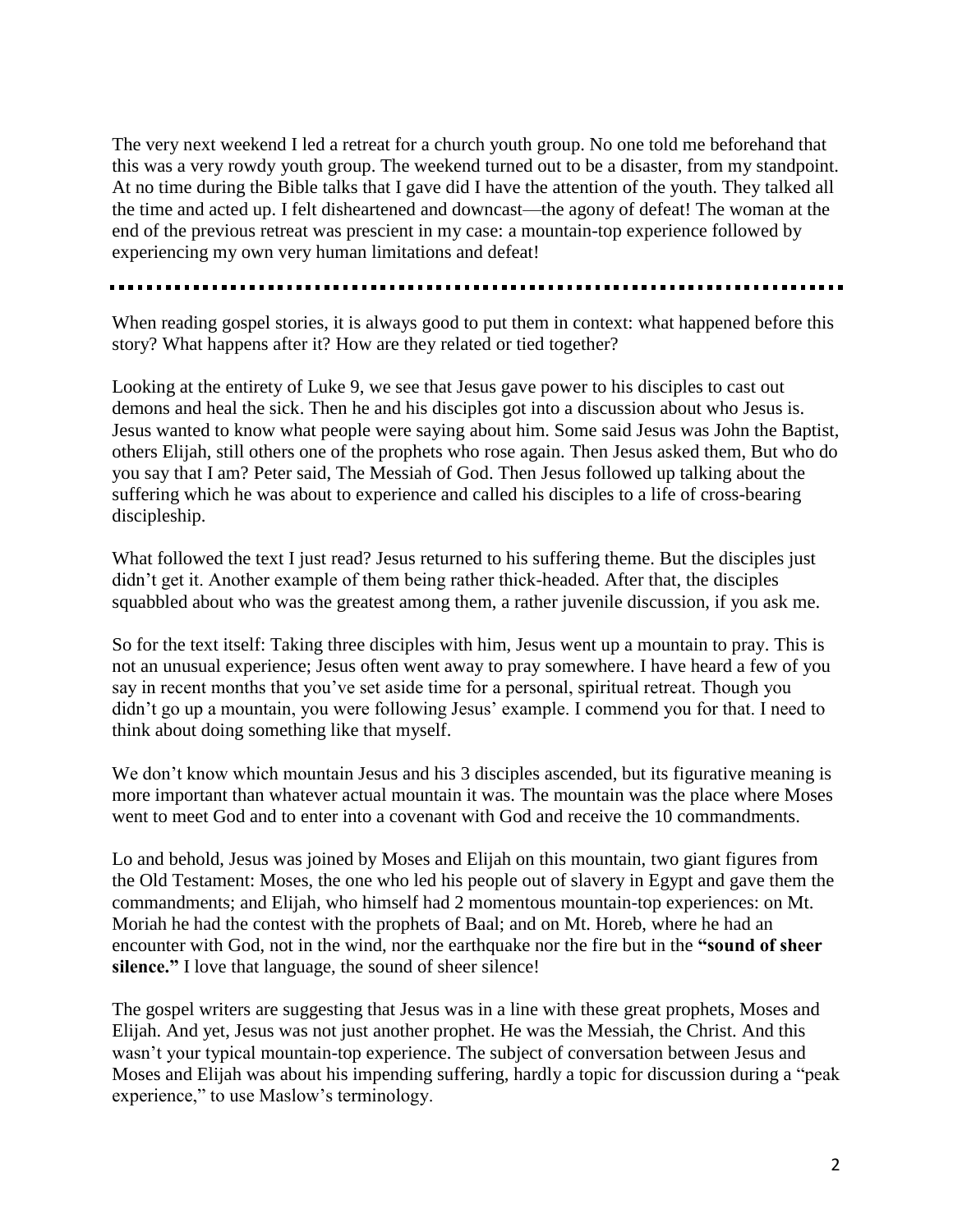Once Moses and Elijah departed Peter wanted to memorialize the occasion by building 3 booths, one for each one of these greats. This could be a flashback to the booths the children of Israel built yearly as a reminder to them of their wanderings in the wilderness. Other translations call them tents, shelters, and even "shrines." Clearly, a shrine was the meaning Peter intended, some kind of memorials to these three giants of the faith. But a voice out of the clouds undermined Peter's intentions.

In a way Peter did memorialize this event eventually, as he gave an account of it in 2 Pet 1:16- 18: *For we did not follow cleverly devised myths when we made known to you the power and coming of our Lord Jesus Christ, but we had been eyewitnesses of his majesty. For he received honor and glory from God the Father when that voice was conveyed to him by the Majestic Glory, saying, "This is my Son, my Beloved, with whom I am well pleased." We ourselves heard this voice come from heaven, while we were with him on the holy mountain.*

The climax of this story comes with the voice from heaven, saying: *"This is my Son, my Chosen; listen to him!"* This echoed Jesus' baptism when the voice from the clouds said: *"You are my Son, the Beloved; with you I am well pleased."* It was as if the disciples weren't getting who this Jesus was, so it had to be underscored numerous times and in numerous ways.

The lectionary gives the option of dealing only with the Transfiguration story, eliminating the story which follows. That would be an opportunity lost. What if the second part of this text is important to the meaning of the mountain experience itself? How do we deal with the agony of defeat after a peak experience (Maslow)? The disciples were asked to cast out a demon in a young boy, but they couldn't do it, despite the fact Jesus earlier gave his disciples power to heal and cast out demons (9:1ff).

I find the Mark version of this story apt (9:28-29): After Jesus had healed this boy, the disciples asked Jesus privately why they couldn't drive out the demon in this young boy. In Mark Jesus says: "This kind cannot be driven out with anything but prayer."

The great Renaissance artist Raphael painted a fantastic painting of the Transfiguration. It took him 4 years (1516-20). It was his last work before he died. It is now hanging at the Vatican. What's interesting to me about this painting is that he did both scenes simultaneously, the Transfiguration and the failed exorcism. The Transfiguration is on top, the failed exorcism on the bottom. In the bottom part there is a crowd of people. Among them is a man with an arm raised, pointing at Jesus up on the mountain. The message seems clear: in defeat, look to Jesus. When in need, look to Jesus.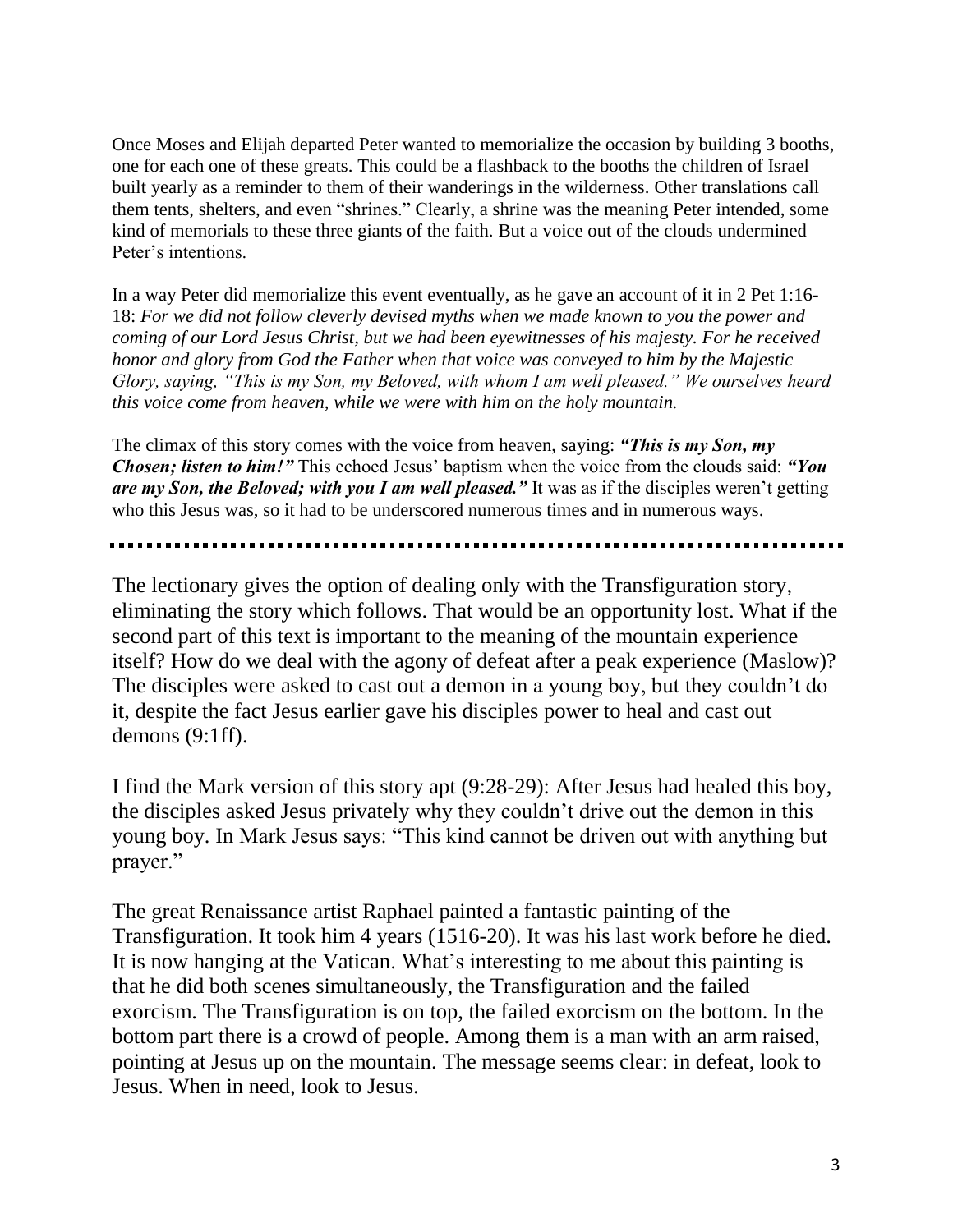I participated in Pastors' Week last week at Anabaptist Mennonite Biblical Seminary. I'm not sure I'd consider it a mountain-top experience, necessarily, but it was incredibly stimulating. At the end of the event I had a conversation with a pastor friend of mine who said she experience the week to be quite renewing, but she didn't look forward to going home. She is involved in conference leadership and her conference is going through some tumultuous times right now. The future looked bleak to her. It was probably too easy for me to say, but my words to her were: step back from the precipice of conflict and take time for prayer and fasting.

I'm wondering how many of you are Tolkien fans. I must admit I've read the *Hobbit*, but not the *Lord of the Rings*. You may want to convince me that my education is not complete. Just this week I read this quote from Tolkien in a letter he wrote: "I am a Christian, and indeed a Roman Catholic, so that I do not expect 'history' to be anything but a 'long defeat'—though it contains … some samples or glimpses of final victory." I'm told that a variation of this quote appears on the lips of Galadriel in the *Lord of the Rings*. **The long defeat … samples of final victory**: this seems an appropriate way to think of history and our faith in spite of all its trials and tribulations.

I'm sure that many of you know of the work of Dr. Paul Farmer, a highly regarded public health doctor who has given his life to ridding the world of poverty and contagious diseases. He died this past week at 62, which raises the question yet again: why do the good die young? I've been told that Farmer characterized his work with the poor as "fighting the long defeat."<sup>1</sup> It's not that he never had

 $\overline{a}$ 

<sup>&</sup>lt;sup>1</sup> "I have fought the long defeat and brought other people on to fight the long defeat, and I'm not going to stop because we keep losing. Now I actually think sometimes we may win. I don't dislike victory. . . You know, people from our background—like you, like most PIH-ers [Partners in Health], like me—we're used to being on a victory team, and actually what we're really trying to do in PIH is to make common cause with the losers. Those are two very different things. We want to be on the winning team, but at the risk of turning our backs on the losers, no, it's not worth it. So you fight the long defeat."

<sup>–</sup> Paul Farmer (1959-2022), *Mountains Beyond Mountains: The Quest of Dr. Paul Farmer, a Man Who Would Cure the World* by Tracy Kidder